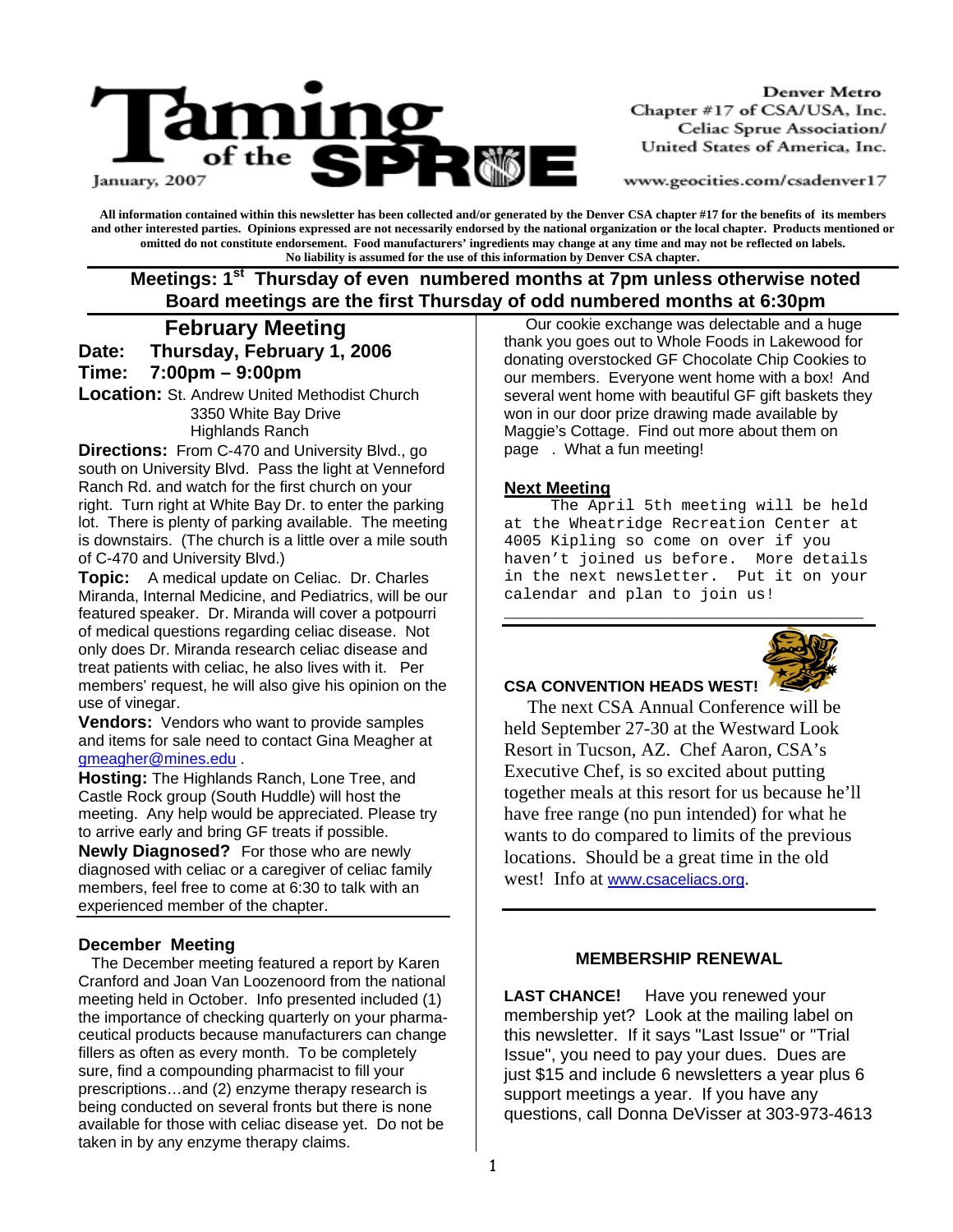### **Announcements Newsletter Deadline**

March 10, 2007 is the deadline to submit articles or information for the January newsletter. Send submissions to crankaren@aol.com.

**THANK YOU** to the chapter for the beautiful flowers and to the members who sent cards and notes to me following my dad's death. And a special thank you to those who assembled and mailed the newsletter back in November: Karin Parker, Jennifer Parker, Catherine and Michael Franklin. Thanks to Donna DeVisser for taking that off my hands. You all made a tough time much easier…Karen Cranford

### **Oats issue**

In consideration of newly diagnosed members and those who might have problems with oats, we ask our members not to bring snacks made with oats. We thank you, and our intestines thank you!

## **Celiac Friendly Restaurants**

**NEW—BONEFISH GRILL** opened in Littleton at 8100 W. Crestline Ave., just behind Bear's Carwash at Wadsworth and Crestline just north of Bowles. They also have a location in Westminster. They are owned by the same company that owns Outback Steakhouse and they, too, have a gf menu. Ask for one at the restaurant or you can check it out online at www.bonefishgrill.com. After entering the website, click on "Tasty Bites" and you'll find the downloadable menu on the right side of the page under the photo.

From Kathy Craig: **Brothers BBQ** has great BBQ and it's gluten free! The ribs have a rub on it which we're in the process of finding out what's in it, but the other smoked meats are fine. If you order any plate, it automatically comes with a bun…so ask them to hold the bun. If you order just the meat, it doesn't come with the bun. The potato salad is fine and they also carry Boulder Chips. Remember, not all of the Boulder Chips are gf, so be sure to check the label. Although a couple of the desserts do not have gluten in the ingredients, the supplier is concerned about cross contamination, so pass on dessert.

 Kathy also had a great experience at the **Red Robin Restaurant** at 52nd and Wadsworth where the manager has worked in the past with the Colorado Springs chapter members. She had the Red Robin Bacon Burger (without bun) and Fries (has its own designated fryer). Order without seasoning salt. Also GF is the grilled chicken breast filet, grilled salmon, lettuce wrap burger, guacamole and salsa. Corn chips may be fried in a common fryer.

# **Neighborhood Huddles**

 A complete listing of current neighborhood resource contacts is included with this newsletter. **Note:** Please feel free to join another area's event by contacting their resource person. There is no requirement to attend only your area's happenings. The more, the merrier and we all gain valuable info!

## **Denver Central**

Cabin fever? Join this group for pizza in late January! Date: Saturday, January 27, 2007 Time: 11:30am Place: Beau Jo's Restaurant 2710 S. Colorado Blvd. GF pizza (8-inch) with 6 little slices costs \$11. Reservations have been made for a limited number. Please claim your spot by contacting Andrea or Laura before Saturday, January 20. Hope to see you there. Contact: Andrea Loughry, 303-722-6284 or oppermanda@netzero.net or Laura Determan, 303- 757-3982 or Iddet@msn.com.

## **Northern Colorado/Loveland**

The Northern Colorado Chapter of Celiac Sprue will be held on Thursday, March 1st at 7:00 P.M. Meetings are held at the All Saints Episcopal Church, 3448 North Taft Ave in Loveland. All Celiac patients and those who must be on a gluten free or wheat free diet are welcome. Additional information, please contact Judy in Fort Collins 943-9674 or Dave in Loveland 669-4233 or check out our new web site at www.northerncoloradoceliacs.org.

### **South/Highlands Ranch, Lone Tree, Castle Rock**

Join this group at Deby's Gluten Free Bakery and Cafe for lunch on Sunday February 11th. Doug and Monica Poole are opening the bakery for a private party for this group from 1 to 3 pm. Get to know each other better, purchase your choice of yummy gf lunch selections, plus shop for baked goods and entrees. Valentine's Day is the next week and there will be Valentine Cookie kits available for purchase. Bring the kids—it's a great outing for families! They need a minimum of 15 people so **rsvp** by February 4th to Cheryl Borgen by phone 303-791-7731, or email to pricer15@qwest.net Directions are on the web site www.debysglutenfree.com or ask Cheryl when you rsvp. To pick up special orders while you are there, check the web site for a list of what is available to purchase and call the bakery at 303-283-4060 to place your order at least 24-48 hours in advance. Baked goods, birthday cakes, pizza crusts or take and bake pizzas, rice flour tortillas, frozen entrees, and menu items prepared 'to go' are all available. Take advantage of this fabulous opportunity to enjoy delicious gluten free cooking long after your relaxing luncheon. Please join us even if you are not in our neighborhood huddle group. See you there!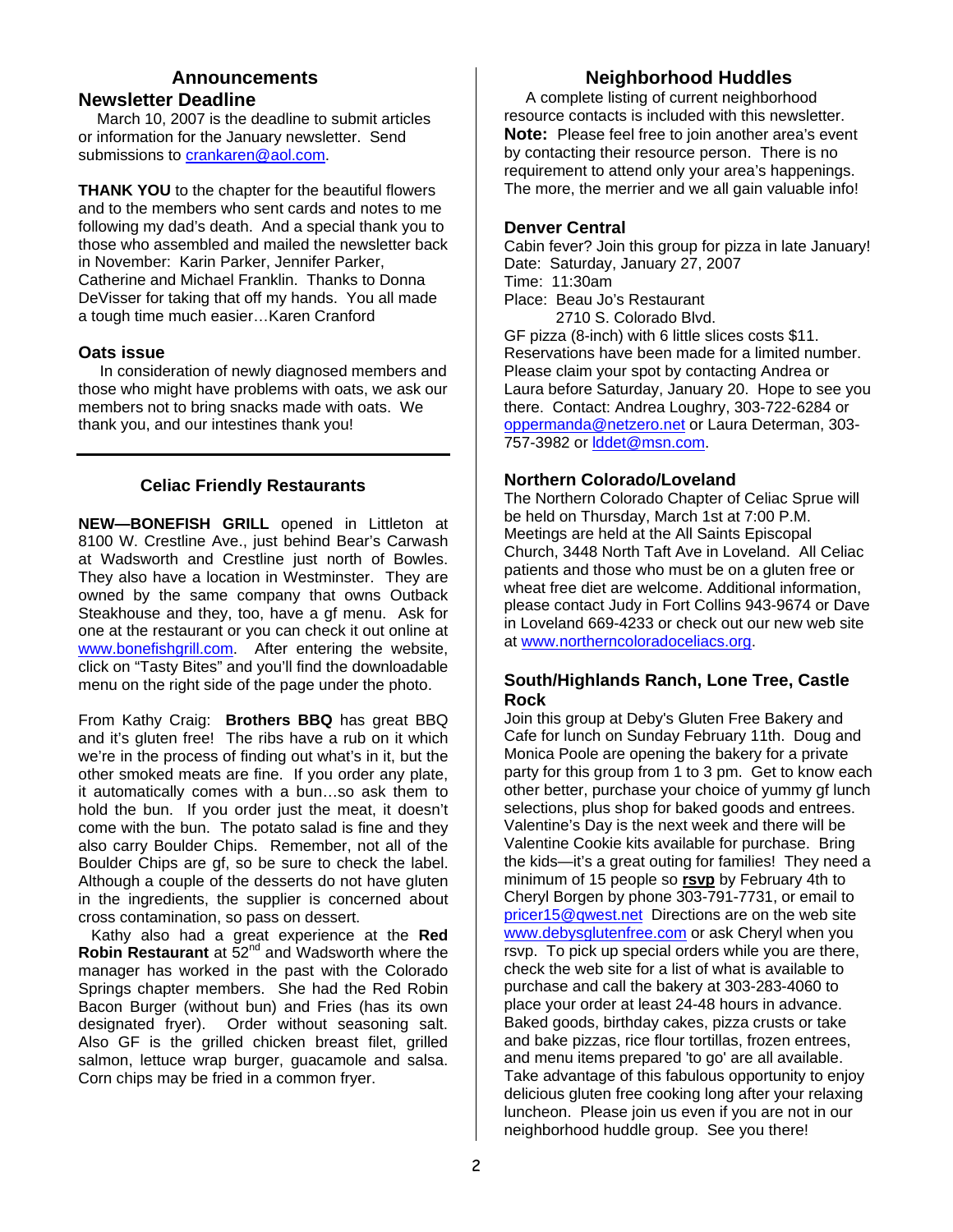## **Retail Stores**



**Denver chapter member Betty Morris gets help from Belmar Whole Foods Market with the many boxes of GF cookies they donated to the cookie exchange. Many thanks to Store Marketing Director Allison Trembly for their generosity.** 

The **Belmar Whole Foods Market** (Lakewood) will host a Gluten-Free Products Store Tour on Wed. January 31, 2007 from 5:30 to 7pm. On their tour you will visit each department, tasting and learning about their gluten-free products. Please register in advance at the customer service desk. They are located at 444 S. Wadsworth Blvd. Find their complete calendar of monthly events at www.wholefoodsmarket.com.

 **MaggiesCottage.com** is a local natural food and health products company located in Denver. They have just expanded the gluten/wheat free selection of products on their web site. They not only have your favorite gluten-free foods, but also sell gluten-free bath and body products. MaggiesCottage.com even ships locally and around the world! If you buy in bulk you can place an order and pick it up at their local Denver office. They make beautiful gift baskets as we saw at our last meeting! Check them out at www.maggiescottage.com, or call them at 303-922- 6112 or 866-537-1402. For all questions involving product information, contact them by e-mail at CustomerSupport@MaggiesCottage.com. Their customer care specialists are available to help you Monday through Friday, 9:00am-2:00pm MST. They will be attending the next meeting as well and will have coupons, order forms, and product samples.

 The **Eastside Kosher Deli** located at 499 South Elm Street, will carry numerous gluten free products during Passover season. Beginning in early March, through Passover (which begins April  $3<sup>rd</sup>$ ) and ending with their after Passover sales, the store will stock luscious layer cakes, jelly roll cakes, pies, chicken nuggets, frozen diner entries, noodles, bread crumbs

and more. They even carry chocolate candies which are free of other allergens, such as soy.

 Look for products labeled "Non-Gebrokts". Most of the cakes are now labeled "gluten-free", but some may still be marked by hand in Yiddish. Check labels, as some manufacturers make potato flour products for Passover and wheat flour products the rest of the year. Ask for assistance from their very helpful staff.

 Mary Anderies family stocked up on the jelly roll cakes (try the apricot cake!) and chicken nuggets last year. Even with careful rationing of these delicious products, they ran out much too quickly! They have March circled on the calendar and are counting the days until Passover!

### **Cel-Kids**

\_\_\_\_\_\_\_\_\_\_\_\_\_\_\_\_\_\_\_\_\_\_\_\_\_\_\_\_\_\_\_\_\_\_\_\_\_\_\_\_\_\_

The Denver Area Cel-Kids Network operates through an online Yahoo group account -please contact Karin Parker at 303-797-4808 or karinparker@juno.com if you would like to join. Ask questions, share food ideas and medical info, or just chat about dealing with celiac and kids. We hope to plan a meeting for parents and a children's activity in early 2007 - please let me know if you would like to become involved with the group and/or participate in planning upcoming events!

# **WE NEED YOUR INPUT**

Denver Metro CSA is updating our new member Information Packet. We are planning to add a couple of sections and would like the input of as many people as possible in the following two areas: 1. We are compiling a list of restaurants that our members feel very confident at eating – where you think they are very knowledgeable about gluten-free meals and where you have been provided safe meals – on more than one occasion. (We are aware of the major restaurants such as Deby's, Magiano's, Abrusci's, Beau Jo's, PF Changs, Outback, etc. We are looking for local restaurants where the staff and management consistently go above and beyond the call of duty in providing safe, gluten-free (and tasty) meals.)

2. There are many products that continue to surprise us that they contain gluten – foods that we really did not suspect. We are also making a list of these foods that people were very surprised to learn contained gluten.

 Please send information for either of these two sections to DHMoyer@Juno.com. We appreciate your help. Thanks also to the people at the December meeting who gave us their feedback.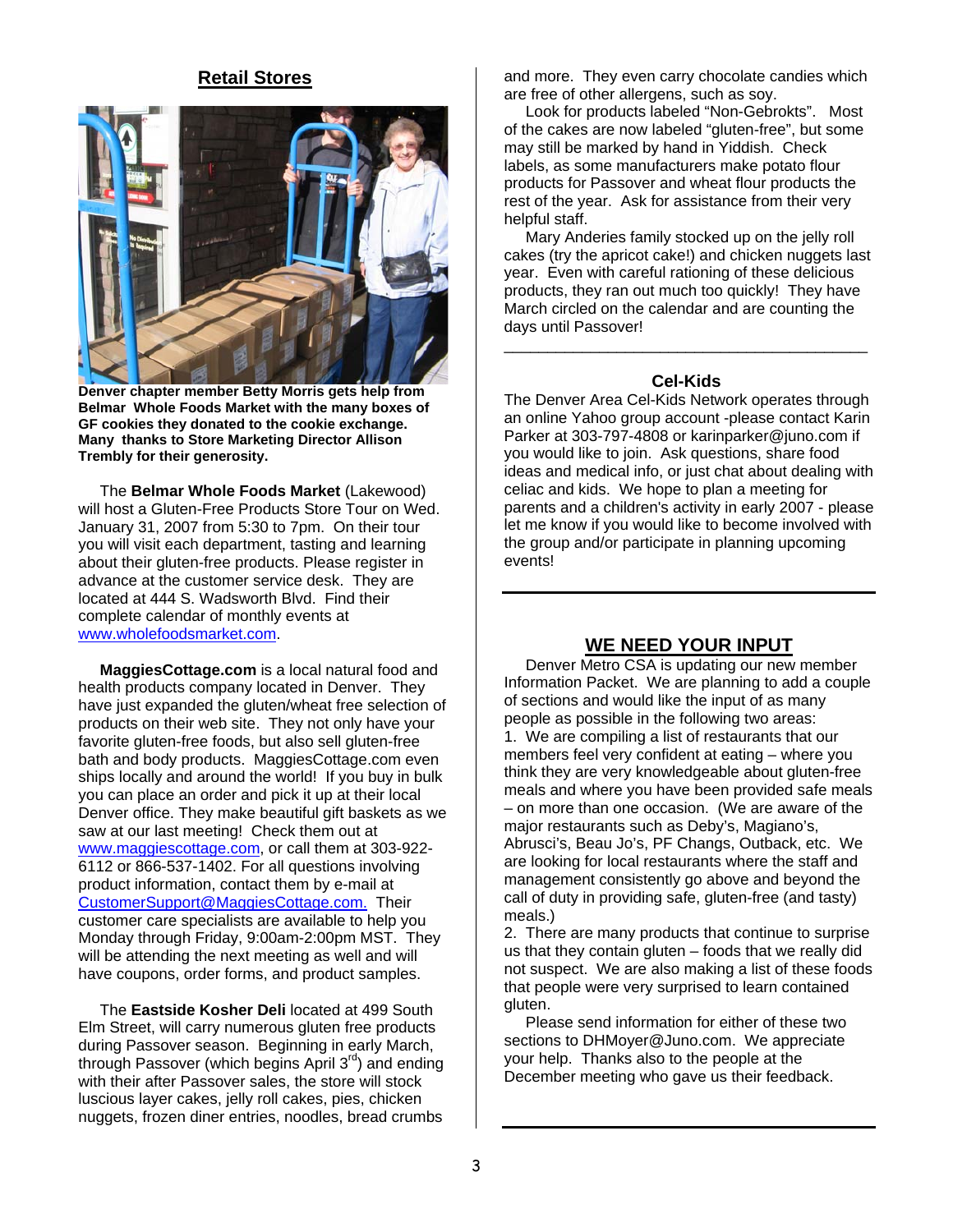**CNN Newsroom Anchor Heidi Collins** has celiac disease... Could you?



www.CeliacCentral.org

97% of people with celiac don't know they have it. You could be one of them. Find out more with our symptoms checklist

## **CNN Newsroom Anchor Heidi Collins to be Official Spokesperson for the**

**National Foundation for Celiac Awareness**

Washington, D.C., November 28, 2006 - The National Foundation for Celiac Awareness (NFCA) is thrilled to announce that CNN Newsroom Anchor Heidi Collins has signed on as the foundation's official spokesperson.

 As a fellow celiac and a member of the news media, Heidi will bring a wealth of knowledge to NFCA. Every weekday, Heidi anchors CNN Newsroom from 9am-Noon EST. Previously she has provided indepth reports for Anderson Cooper 360°, Paula Zahn Now, and The Situation Room, as well as served as a news anchor for CNN's American Morning. Heidi has received three Edward R. Murrow awards as well as an Associated Press Award in the best documentary category.

 Heidi's journey with celiac disease began shortly after she finished graduate school and began her first television job as an anchor at a station in Wichita Falls, Texas. About one year after she started this job, she learned she was pregnant, news that thrilled both Heidi and her husband Matt. The couple kept the secret for quite some time, but finally six months into the pregnancy, Heidi announced on air that she would be having a baby. Sadly, just a few weeks after announcing her pregnancy, Heidi lost the baby. She received very little explanation from her doctors about why the tragic loss had occurred other than from fetal demise.

 During Heidi's next television job in Colorado Springs, she developed a near fatal blood clot in her leg. After four months in the hospital and arterial bypass surgery, a vascular surgeon told Heidi she would never be able to have children. The doctor explained that her blood vessels would not be able to handle the strain of a pregnancy. Heidi and Matt were devastated.

 Heidi's next television job brought the couple to Denver, where after a lengthy search, they found a high-risk obstetrician who felt that having a child would not be impossible after all. Nine months later, two injections a day of blood-thinner and constant observation by a team of physicians, Heidi gave birth to her son Riley. She says it was the happiest day of her life.

 However, Heidi continued to deal with stomach pains, severe headaches and anemia. The constant health issues grew nearly intolerable as she moved to CNN's New York office. She continued visiting doctors until finally after 15 years of one health problem after another, her general practitioner diagnosed her with celiac disease. With one simple blood test, Heidi had found a diagnosis that would allow her to work toward a cure for her chronic medical conditions and an answer as to why her pregnancy had failed.

 "Through being the spokesperson for the National Foundation for Celiac Awareness, I hope to significantly reduce the time it takes for people with celiac disease to be accurately diagnosed and empower people to reclaim their health and restore their lives," Collins said. "It is through the power of my personal story and my ongoing struggle with celiac disease that I hope to encourage people to get tested and make a positive change in their lives."

###

The National Foundation for Celiac Awareness (NFCA) is a non-profit organization dedicated to raising celiac awareness and funds for research. NFCA is made up of professionals, medical specialists, and volunteers-all dedicated to working with leading researchers around the world to better understand celiac disease. Visit www.celiaccentral.org

<http://nfca.vervemail.net/vmff/vm\_link.php?id=6267 &m\_id=101418> or call 202-904-7865 for further information. <http://nfca.vervemail.net/vmff/vm\_link.php?id=626 7&m\_id=101418>

## **BITS AND PIECES**

\_\_\_\_\_\_\_\_\_\_\_\_\_\_\_\_\_\_\_\_\_\_\_\_\_\_\_\_\_\_\_\_\_\_\_\_\_\_\_\_\_

 Cheryl Borgen has had a few requests for info on how to purchase the foldable slicer she demonstrated at the Oct. meeting. She says the best deal is at Walmart online: Rival model 1042WP foldable slicer http://www.walmart.com/catalog/product.do?product\_ id=3957101 price is \$29.96 and free shipping to your local Walmart. Also, those wanting her specific recipes can email her at pricer15@qwest.net.

 From Ann Green of Gering, Nebraska (attended the Oct. meeting) she noticed in Bob's Red Mill catalog a Breadman Ultimate Bread Machine Plus with a gluten free and low carb setting with new convection features that goes for \$99.50.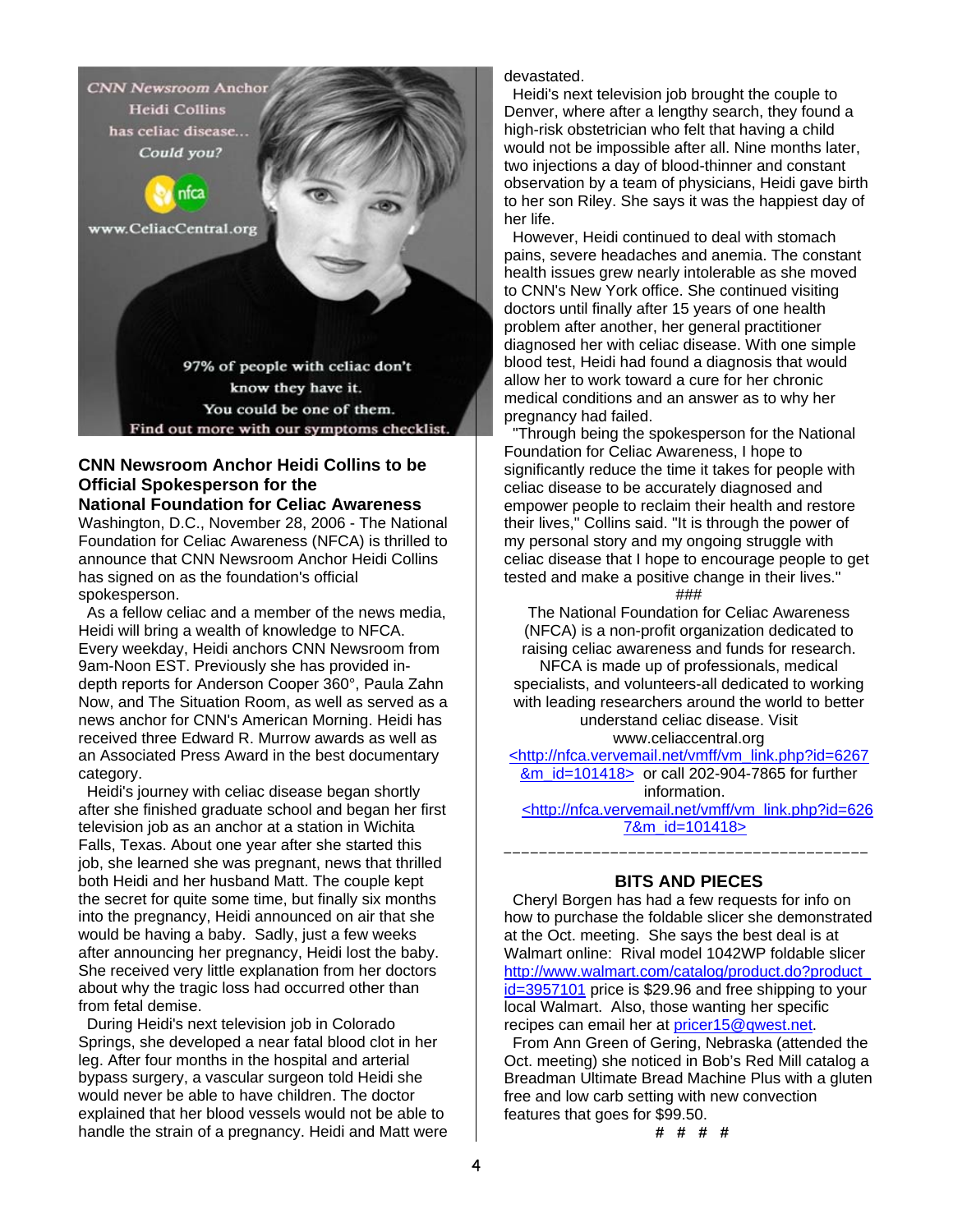### **Speaking Gluten Freely**

 Anheuser Busch announced the national roll out of a gf beer. It's **REDBRIDGE, Beer Made From Sorghum**. (Sorghum is a safe grain for those allergic to wheat or gluten.) **Ingredients:** Sorghum, corn, yeast, Imported Hallertau and Domestic Cascade hop varieties and water. **Flavor:** A rich, hearty and full-bodied Lager, brewed from sorghum for a well-balanced, moderately hoppy taste.

 **From Carol Fenster** from the National Products Expo East: gluten-free flour tortillas made with teff, both ivory and dark variety. They are soft, supple and taste great made by **La Tortilla Factory**. They should be in large chain stores by spring. Ask for them or go to www.latortillafactory.com.

Another new wrap was the **Healthy Hemp Foods** version made from amaranth, hemp, and various seeds including sunflower, sesame, and flax . These are dark in color and hearty in flavor, but are soft, supple and extremely healthy. Learn more at www.healthyhempbread.com.

There's a new soy-based whipped (aerosol) topping called **Soyatoo**. It looks and tastes like real whipped cream, but without fat, lactose, and casein. It is made by www.soyatoo-usa.com or www.ceresorganic.com. Look for a new hemp-based milk (also called drink or beverage). It's good for those who can't drink cow's milk, but also don't want rice, soy, nut, or potatobased drinks. It comes in plain, vanilla, and chocolate flavors and tastes great. It is **Living Harvest** at www.livingharvest.com.

**Good Karma** (www.goodkarmafoods.com) introduced a wonderful rice-based cream that is a great substitute for ice cream made from cow's milk. It comes in Very Vanilla and Carrot Cake flavors. **Soyco** (www.galaxyfoods.com) removed the casein from it's "dairy-free" cheeses and and offers them in 3 flavors: American, Cheddar, and Pepper Jack. They were always lactose-free, but now the casein is gone, making them appropriate for far more people. **Stevia**, a sweet leaf from Uruguay, isn't new but it now comes in 12 flavors that make water taste great. www.sweetleaf.com. Carol puts a few drops in her bottle of water for a flavor boost that turned ordinary water into a treat and to flavor her after-dinner coffee.

 **From Bonnie Atherton**: **Fantastic Foods** has the following GF products: Soup Cups in the Baja Black Bean, Chipotle, Buckaroo Bean Chili, Creamy Potato Leek, Great Lakes Cheddar Broccoli, Southwest Tortilla Bean, Split Pea Soup and Summer Vegetable Rice flavors. These GF Soup Cups replace those on page 126 of the 2005 Product List Book. Other GF products include: Soup & Dip Mixes (Onion Soup & Dip, Vegetable Soup & Dip, Onion & Mushroom Dip, Garlic Herb Dip), Rice (Basmati Rice, Jasmine Rice, Arborio Rice), Simmer Soups (Creamy Potato) and International Dishes (Original Hummus, Instant Refried Beans, Instant Black Beans). NOTE: these are made on shared equipment that also processes wheat ingredients…possible cross contamination.

### **The Art & Science of Gluten-Free Gastronomy™**

 Beginning January 16, 2007, Denver will be the first city to host a new culinary education adventure in the art of gluten-free living. The Art & Science of Gluten-Free Gastronomy™, presented by GF Culinary Productions, Inc. of Denver, is an 11 month lecture series that will provide those with an interest in gluten-free cooking and baking an in-depth format to learn the art and science behind the cuisine.

 To take place in the historical elegance of The Phipps Mansion in Denver, each monthly lecture will focus on a specific topic of gluten-free cuisine and nutrition lead by a local expert and followed by a gluten-free cooking demonstration presented by a featured chef of Denver. Scrumptious chef recipe tastings for the audience will top off each presentation. The event's season sponsors include Bête Noire Chocolates, Bob's Red Mill Natural Foods, Celia's Gourmet and P.F. Chang's China Bistro.

 Lectures are on one Tuesday evening a month beginning January, 16, 2007 running through November 13, 2007. Presentations begin promptly at 6:30 p.m. and will conclude approximately at 8:30 p.m. Attendees are invited to arrive at 5:30 p.m. for pre-lecture gluten-free comestibles, visiting and to tour the mansion at their leisure. Registration in advance is required and a portion of ticket proceeds will benefit the Celiac Sprue Association Denver Metro Chapter #17.

 While the first lecture will have taken place by the time you read this, other lectures in the series include: The Gluten-Free Flour Code and When World's Collide featuring Littleton-based, awardwinning cookbook author Carol Fenster, Ph.D. of Savory Palate, Inc. and Executive Chef Matt Selby of Vesta Dipping Grill (**February 20**); Singin' In The Grain with Chef Instructor Eric Stein of Johnson & Wales University-Denver (**March 13**); Casaglutenfree with Cindy Gawel of Bête Noire Chocolates and The School of Natural Cookery (**April 10**); The Bread Also Rises with Carol Fenster, Ph.D. (**May 15**); Great Expectations and GF Fiction with Laurie Scanlin, Ph.D. of Keen Ingredients, Inc. and Executive Chef Adrian Heuer of The Denver Museum of Nature and Science (**June 12**); Brave New Snacks (**July 17**); Around The World in One Hour (**August 7**); The World According to Rice (**September 18**); Some Like It Decadent (**October 9**); and It's A Wonderful GF Life featuring a special holiday-themed, season finale (**November 13**). Other featured speakers and chefs will be announced at a later date.

 Register at www.theglutenfreelifestyle.com. A La Carte lectures are \$30 per person. Price includes lecture, materials, refreshments and tastings. Season subscription packages are available.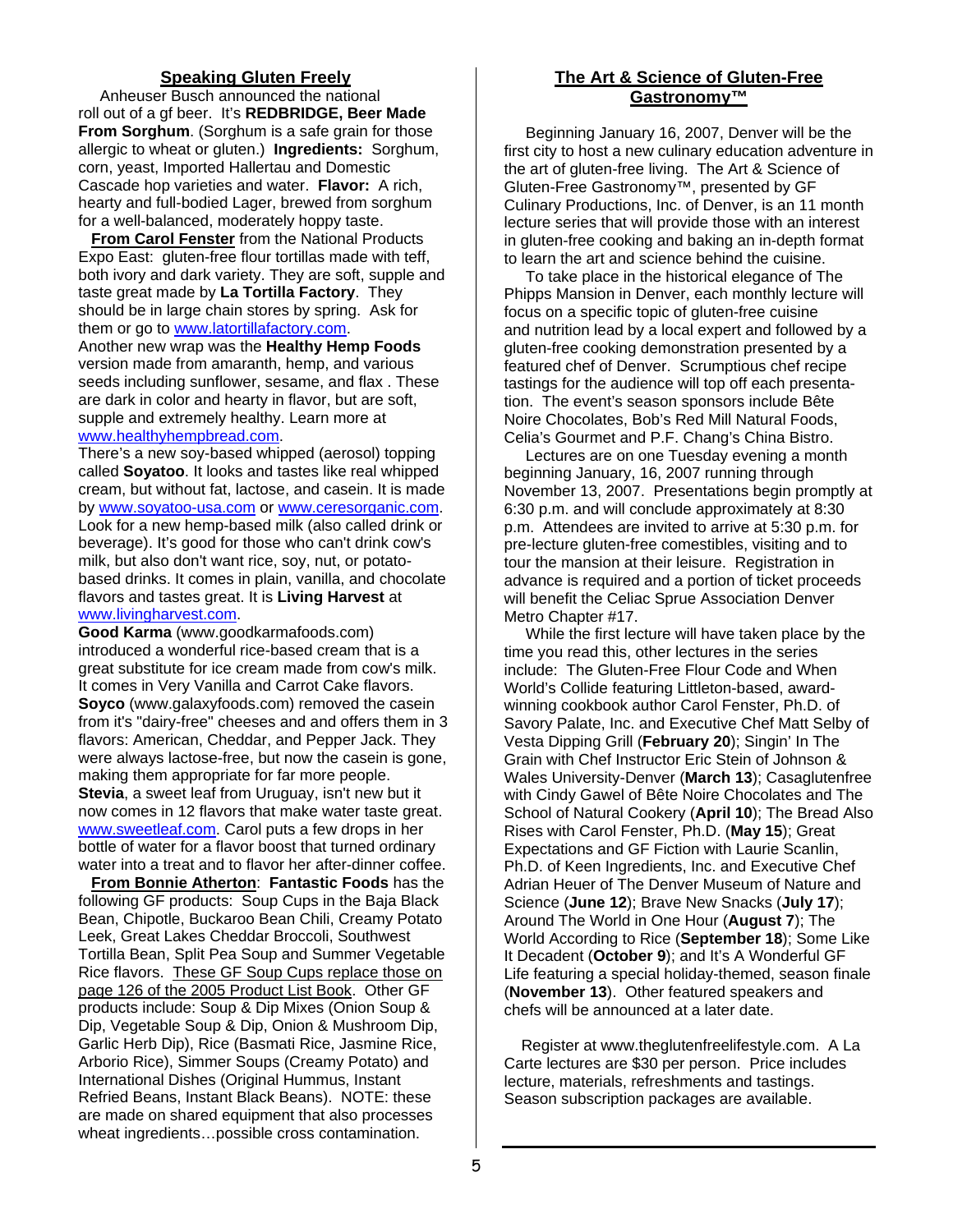# Oats Update

Q. Why is CSA requesting no foods containing oats at meetings? I have heard that there are now "gluten-free oats".

A. For many years, all celiac groups recommended avoidance of oats along with wheat, barley and rye, as the protein in oats is extremely similar to the toxic proteins found in wheat, barley and rye (all fall under the category called "gluten"). The other reason for avoidance is that all oats were contaminated with wheat and barley, from the fields and mills. Recent research is showing that, because the protein in oats is somewhat different, many people with Celiac Disease can tolerate it; and now that there are a couple of sources of pure oats being farmed and milled, many people are choosing to include it in their diets. However, the situation may not be as positive as some people believe. Most of the studies done on oats were done on very small groups of people. Many of the studies had high drop-out rates. Perhaps some dropped out because they were reacting. Some people did have reactions, and one small study, done on intestinal biopsy samples grown in cell culture, showed immunological changes from exposure to oats, even in some people who did not think they reacted to the oats. So, although more research is needed, it is possible that there is a large subpopulation of people with Celiac Disease where the immune reaction is triggered not only by the proteins in wheat, barley and rye, but also by oats.

 Someone who has been gluten-free for a long period of time and whose body has healed well is much more likely to recognize when they react. For this reason, the current recommendation is for someone to wait until they are wellhealed (at least 1 year) before trying oats. Many of the people attending CSA meetings are fairly newly diagnosed and would not necessarily know if they were reacting to oats. So, to make the food at meetings as safe as possible for everyone, we are requesting nothing containing oats.

 It is for a similar reason that we request, if you bring food to a meeting, that you bring the recipe. Many people with CD (probably because of the CD) have additional food intolerances. If your recipe is available, everyone can see what ingredients are in it and if it is safe for them to eat.

 There is a separate issue with the oats that some people may experience. Oats are a whole grain, thus higher in fiber. Whole wheat, barley, rye and oats provide much of the fiber in the American diet. Because of eliminating these grains and because many, if not most, gluten-free baked goods are made from refined flours and thus extremely low in fiber, many people with Celiac Disease are currently consuming very low fiber diets. In general, a high fiber diet is highly recommended as fiber has many benefits for our bodies. However, when someone who is not used to eating fiber, first starts to eat it, if they eat too much, they might experience some digestive symptoms – perhaps some gas, bloating or a little diarrhea. (This could also happen from suddenly eating large amounts of fruits, vegetables, beans or other high fiber foods.) This is temporary and will usually go away fairly quickly, especially if someone starts with a small amount and gradually increases the quantity. If you try oats and experience these symptoms and they do not improve quickly, assume that you are reacting to the protein, itself, in oats, not the fiber, and stop the oats.

 For a further discussion of the research on oats, refer to the May 2006 newsletter.

Submitted by Diane Moyer, M.S.,R.D.,C.D.E.

#### **PUBLICITY**

From *Oregonlive.com* on November 14, 2006: "…The number of gluten-free products on store shelves (excluding Wal-Mart Stores Inc.) more than tripled at the end of October this year to 2,042 items compared with 657 at the same period in 2001, according to ACNielsen. Meanwhile, products with gluten-free claims racked up \$660 million in U.S. sales (excluding those at Wal-Mart) through ACNielsen's fiscal year 2006, which ended last month, up 31.5% than the same period a year ago…" Editorial note: Wal-Mart has over 900 marked gf items…read the labels.

Article from the *Denver Post*: "Don't feel right? Find out why…SUCCESS STORY" by David Huggins, Denver Post Staff, November 13, 2006, page F1 (Fitness Section).

**BARCELONA, Spain, Dec. 19 (UPI) --** Spanish scientists have developed the first high-quality, gluten-free bread for people with celiac disease.

 **\* \* \* \*** 

\* \* \* \*

 Researchers at the University of Barcelona's Food Technology Plant Special Research Center say the bread has an increased nutritional value, a longer useful life and a similar texture to traditional bread… The researchers' goal was to develop gluten-free bread with a similar taste and texture to bread made with wheat flour. They say they created a 100 percent gluten-free product with a pleasant taste and texture and of high quality that can be enjoyed by the general population, as well as those with CD.

From Ontario, Canada, November 24, 2007: The Canadian Food Inspection Agency (CFIA) is warning people with allergies to almond protein not to consume the **Schar brand Snack - gluten free chocolate wafers with hazelnuts** described below. The affected product may contain almond protein which is not declared on the label.

\* \* \* \*

 The Schar brand Snack - gluten free chocolate wafers with hazelnuts, a product of Italy, is sold in a 105 g package bearing UPC 8 008698 005286 on the back panel. On some packages, the UPC on the back panel may be covered with a sticker. These packages have a white sticker on the front panel which bears a different UPC 8 00869 80528 6. Both UPC's are affected. The package contains 3 individually wrapped 35 g Snack bars. Only the Best before date 21 06 07, lot code L161721 is affected by this alert. This product has been distributed nationally.

 There have been no reported illnesses associated with the consumption of this product. Consumption of this product may cause a serious or life-threatening reaction in persons with allergies to almond protein. The importer is voluntarily recalling this product from the marketplace. The CFIA is monitoring the recall.

 For more information, consumers and industry can call the CFIA at 1-800-442-2342 / TTY 1-800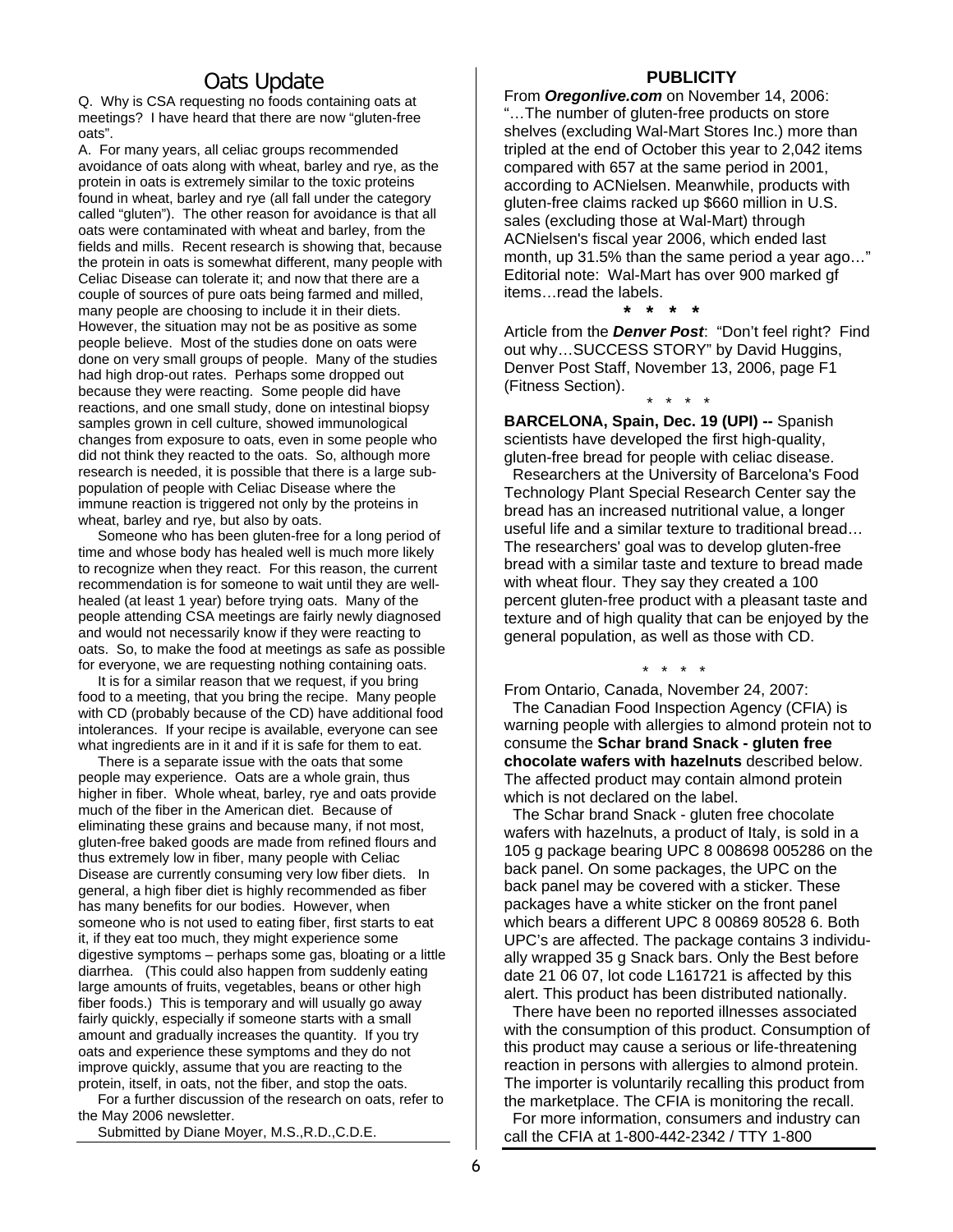Two programs on CD that were recently aired are available on the internet. The **Katie Couric Evening News** segment was aired October 6. View it at: **www.cbsnews.com/sections/i\_video/main500251. shtml?id=2072234n**.

 \* \* \* \* The Seattle Radio Show, **Patient Power**, aired on October 29. Hear it at: **www.patientpower.info** under health topics. \* \* \* \*

 A **USA Today** article can be viewed at **http://www.usatoday.com/news/health/2006-11- 01-celiac\_x.htm**.

#### **BOOKS**

 Marcia Milazzo has two books available. The first is entitled: *CELIAC SPRUE: A Guide Through the Medicine Cabinet*. The second is: *The Drug Manufacturers DIRECTORY*. The books may be purchased from Marcia Milazzo, P.O. Box 1306, Medford, NJ 08055 or online: www.celiacmeds.com. Marcia can be emailed at: info@celiacmeds.com, she can also be reached by phone: (609) 953-5815 or fax: (609) 953-1090. If all else fails, there is a link from CSA's website: www.csacelics.org.

#### **RESEARCH**

 A two year study reported that some older celiac patients on a GFD had incomplete recovering of their gut after two years. This could mean that associated conditions can continue in older patients for some time even with the GFD. *Endoscopy, July 2006*

 Research has found that gluten and casein are not properly processed in the bodies of some children with autism and may disrupt brain functions, so a gluten-free, casein-free diet is thought to address the problem. *Ann Arbor News*, January 5, 2007

 A Swedish study has found that children suffering from an allergy to gluten have a greater risk of becoming diabetic later in life. *Diabetes Care*, 11/13/06

### **Confidentiality**

The Denver CSA chapter respects your right for privacy. On the membership renewal form, there is a new added section regarding confidentiality. We are requesting your permission to share your information with other celiac members within the organization for official CSA chapter business. The list will never be sold or given to anyone for any reason. When you renew your membership, please sign on the line authorizing CSA to share your information as needed. Thank you.

# COOKIE EXCHANGE RECIPES

#### **Chocolate Cherry Tarts**

Modified recipe from Bridett Perez 1-16oz. Cherrybrook Kitchen GF Chocolate Cake Mix 1-3.5oz Jello Instant Chocolate Pudding ½ tsp. xanthan gum (Bob's Red Mill) 3 eggs 2 tsp. pure vanilla (Kroger) ¼ C. oil (Crisco) 2 cans Wilderness Cherry Pie 1/3 C. Nestle Mini Chocolate Chips Filling Nestle White Chocolate Chips

 In large bowl combine cake mix, jello and xanthan gum. Add eggs, oil and vanilla. Mix with wooden spoon until thoroughly combined (dough will be stiff). Press 1 Tbsp. dough in each of 48 mini muffin cups, on sides & bottom of each cup. Fill each muffin cup with 2-3 cherries (cherries only, not sauce) & 1/4 tsp. mini chocolate chips. Bake in preheated 350 degree oven for 12-15 minutes. Cool on wire rack. Drizzle each with melted white chocolate chips. These freeze well in air tight container and actually taste better after being frozen.

### **Chinese Almond Cookies**

From Irene Backes

1 C. Rice Flour (sift before adding to any ingredients)

- ½ C. superfine granulated sugar
- 1 2/3 C. finely ground almonds
- 1/3 C. soft butter

1 ½ Tbsp. water

1 tsp. almond extract

30 whole almonds (approx) for garnish

 Blend all ingredients together to form a dough of rolling consistency. Form the dough with your hands into little balls, size of a quarter. Place an almond in center of each ball. Place cookies on greased cookie sheet. Bake  $@350$  degrees for 15-18 min.  $2\frac{1}{2}$  doz.

### **Peanut Butter Pretzel Bites**

Adapted from Taste of Home by Karen Cranford 1 pkg (14 oz) Kraft Caramels

- ¼ C. butter, cubed
- 2 Tbsp. water
- 5 C. Glutino GF pretzels

1 jar (18 oz) GF Chunky Peanut Butter (Kroger)

26 oz pkg Milk Chocolate Candy Coating (Kroger)

 In microwave-safe bowl, melt caramels with butter & water; stir until smooth. Spread one side of each pretzel with 1 tsp. peanut butter; top with  $\frac{1}{2}$  tsp. caramel mixture. Place on waxed paper-lined baking sheets. Refrigerate until set.

 In microwave-safe bowl, melt candy coating. Using a small fork, dip each pretzel into coating until completely covered; shake off excess. Place on waxed paper. Let stand until set. Store in an airtight container in a cool, dry place. Yield: 8-1/2 dozen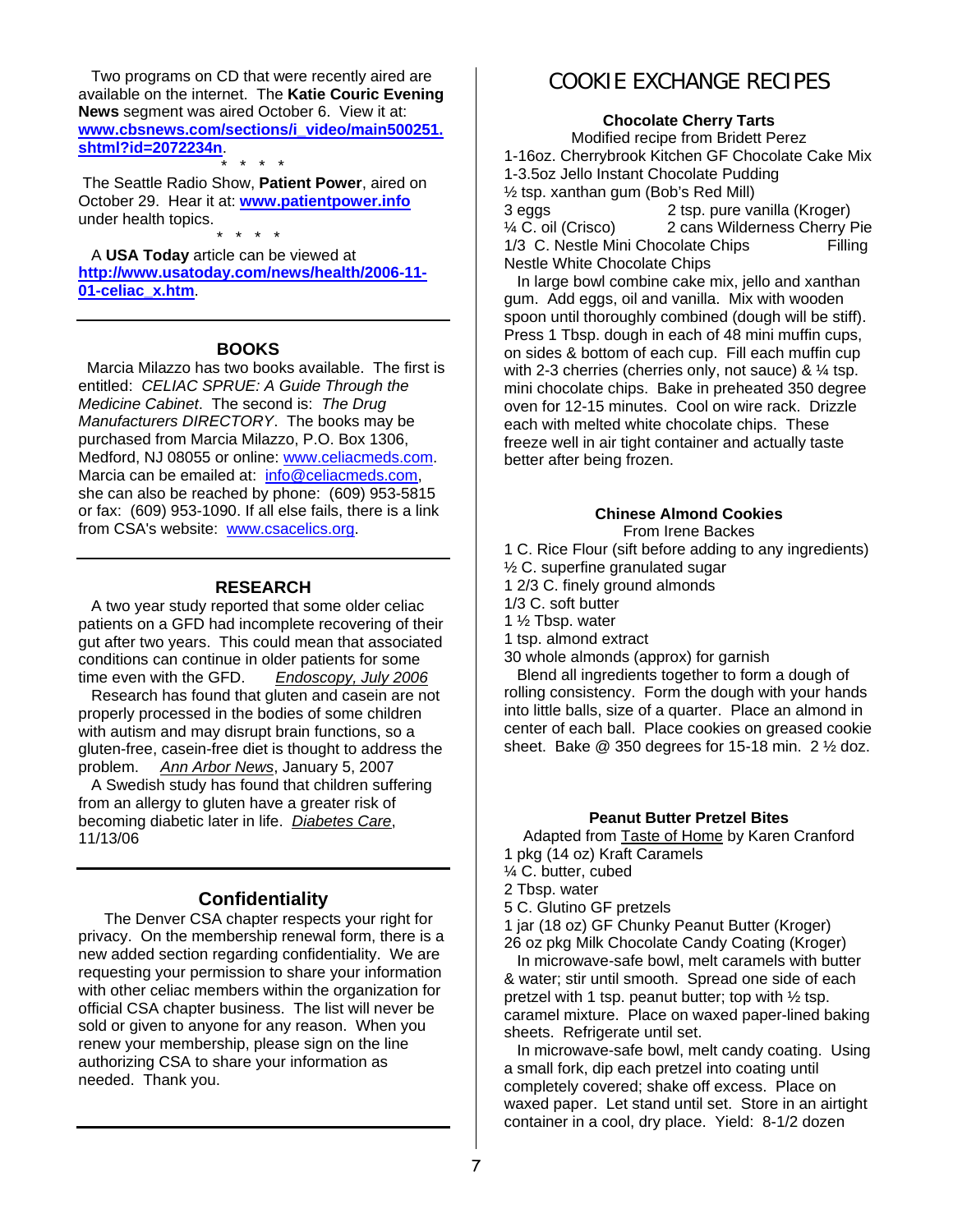## **Cardamom Orange Cookies**

From Carol Kendall

1 bag (1#6oz) Namaste Cookie Mix 2 Eggs

¼ C. Canola Oil (Canola Harvest)

¼ C. Royal Crest Butter

2 ½ Tbsp. Almond Breeze, unsweetened (Blue

1 Tbsp. Ground Cardamom Diamond) 1 Tbsp. Grated Orange Peel

 Heat oven to 350 degrees. Lightly grease cookie sheets. Combine eggs, oil and almond beverage. Add cookie mix and other ingredients. Blend well, Drop by rounded tablespoons onto cookie sheet. Bake 10 to 12 minutes or until top turn light brown.

### **Coconut Pizelle Cookies**

 $\frac{1}{2}$  C. Butter  $\frac{1}{2}$  C. Toasted Coconut, chopped <sup>3/</sup>4 tsp. Baking Powder (Calumet) in processor<br>3/8 C. Margarine 2 C. Rice Flour 3/8 C. Margarine 11 Jumbo Eggs 2/3 C. Potato Starch 1 C. Sugar 1/3 C. Tapioca Flour 1 Tbsp. Anise Oil ¾ Tsp. Xanthan Gum Melt fats together, cool. Beat eggs in large bowl; add anise oil & cooled fats. Mix well. Mix flours, xanthan gum, baking powder and coconut together and add a little at a time to egg mix. Mix well. Preheat pizelle iron. Drop about a tablespoon of mixture onto iron. Cook for about one minute or until lightly browned. Makes about 6 doz. Cut desired amount of cookies into quarters. Transfer to a paper towel to cool. Prepared chocolate glaze. Dip rounded edge of each quarter into glaze & then into toasted coconut. Place on rack until glaze is set.

Can cut all cookies or keep some whole and plain. Chocolate Glaze:

1 ½ C. Sifted Powdered Sugar

3 Tbsp. Unsweetened Cocoa Powder

½ Tsp. Vanilla Extract (Schillings)

2-3 Tbsp. milk to make mixture of glazing consistency

### **Snow Mice**

#### From Bridgett Perez

Hershey's Kisses Maraschino Cherries with stems Candiquick Sliced Almonds

 Drain cherries and dry with towel. Melt candiquick. Holding the stem and the top of the cherry in one hand and the point of the kiss in the other, dip both into the candiquick. Turn the two dipped ends towards each other and stick together. Place on waxed paper. Push two sliced almonds between the kiss and the cherry into the candiquick to look like ears. Let cool to harden.

## **Rose's Candy Cookies**

From Kristy Ledgerwood

2 C. Sugar 1 C. Coconut (Bakers)<br>
1/2 C. Butter 6 T. Cocoa (Hersheys) 6 T. Cocoa (Hersheys) <sup>1/2</sup> C. Milk 1 tsp. Vanilla (McCormicks) 3 C. Oatmeal (GF Oats Co., WY) Boil sugar, butter and milk for 3 minutes. Add

vanilla. Have ready oats, coconut and cocoa mixed together. Combine liquid with dry ingredients. Mix thoroughly. Drop by spoon on cookie sheet, let cool.

### **Peanut Macaroons**

2 Egg Whites <sup>3/4</sup> C. Sugar

From Joan Sowinski

 $\frac{1}{4}$  Tsp. Salt  $\frac{1}{2}$  C. Peanut Butter Beat egg whites with salt until foamy. Add sugar gradually. Beat until stiff peaks form. Fold in softened peanut butter. Drop by teaspoons 1-inch apart on greased cookie sheet. Bake at 325 degrees (slow oven) for 20 minutes. Cool slightly before removing from the pan. Makes 2 dozen.

# **Mom's White Fudge**

From Bridgett Perez

1-3 oz. pkg cream cheese (important to use 3 oz pkg) 1 tsp. GF Vanilla Dash Salt 2 ¾ C. Powdered Sugar

½ C. Chopped Walnuts

 Grease 9x5 loaf pan. Mix at low speed cream cheese, vanilla, & salt until smooth. Gradually beat in sugar until blended. Stir in nuts. Spoon mixture into pan. Refrigerate until firm. Cut into 24 pieces.

### **Appetizers from the Nov/Dec '06 Gluten Free News**

### **Bacon Wrapped Pineapple**

For 1 lb. of bacon, you need about 1  $\frac{1}{2}$  cans Dole Pineapple Chunks. Cut the slab of bacon in 3 equal parts, so each slice is cut in thirds. Wrap the bacon around the chunk of pineapple, securing with a toothpick. Place on baking sheet. Bake in a 350 oven until nicely done, about 30 minutes. Serve hot or warm with toothpicks.

### **Bruschetta withTomatoes and Basil**

You need slices of GF bread cut about 3/8 inch thick. GF bread is great for this as drier bread will be very good. Heat a grill pan over medium high heat. Brush olive oil on both sides of the bread slices. Grill bread until golden brown, 2-3 min. per side. In a small bowl combine: Diced Tomatoes ¼ C. olive oil

 ¼ C. slivered fresh Basil 1 Tbsp. Balsamic vinegar 1 garlic clove, minced Salt & Ground Pepper to taste and small cubes of fresh mozzarella. Scoop some of this topping on the bruschetta and enjoy!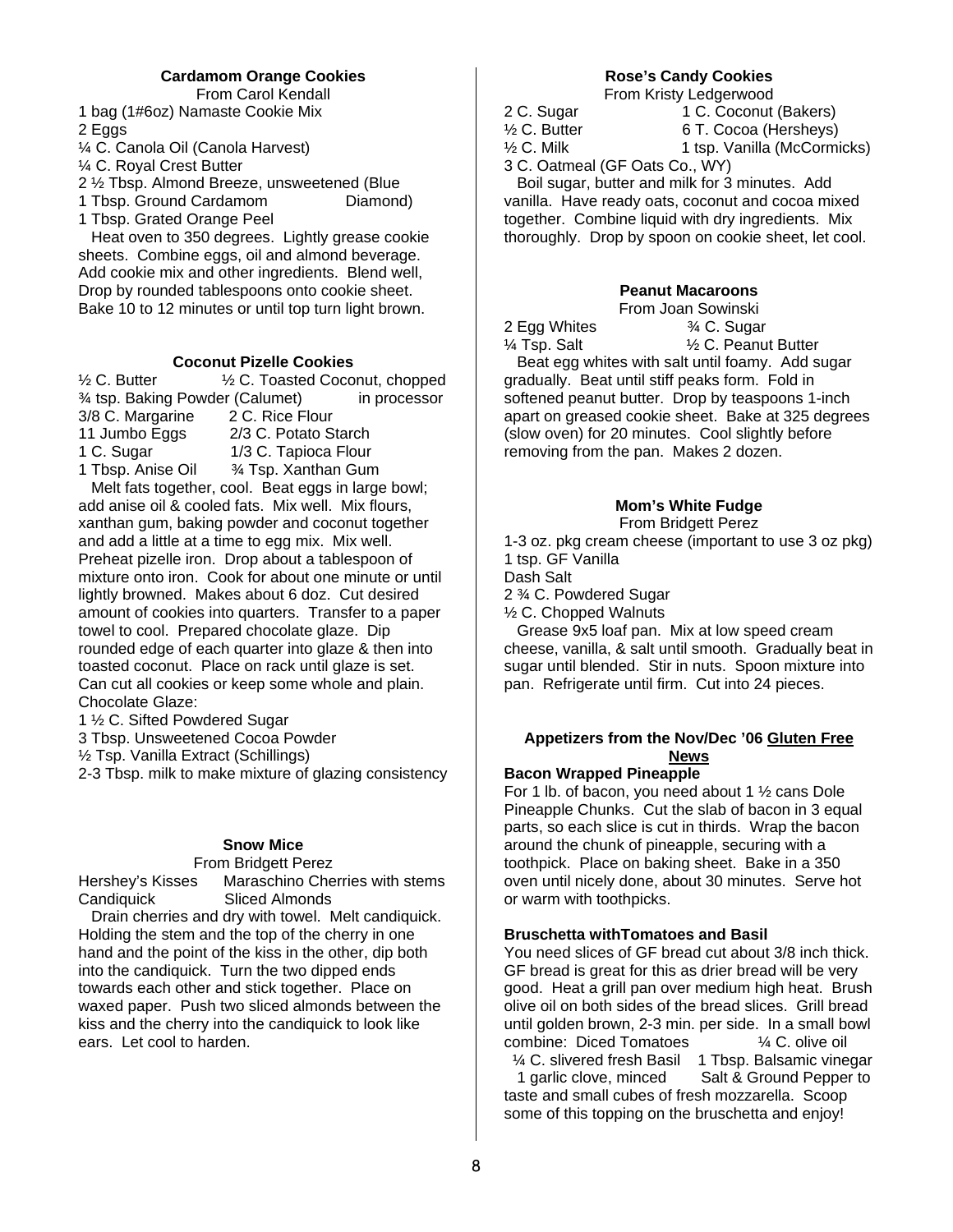# **Chapter Board Members**

| Gina Meagher, President                      | 303-279-9382                 |
|----------------------------------------------|------------------------------|
|                                              | gmeagher@mines.edu           |
| Kristy Ledgerwood, Program Vice President    |                              |
|                                              | 720-200-2070                 |
|                                              | kitcats12@earthlink.net      |
| Marjie Reece, Membership Vice President      | 303-756-6836                 |
|                                              | denvermetrocsa@comcast.net   |
| Chuck Reece, Treasurer                       | 303-756-6836                 |
|                                              | reececwr@hotmail.com         |
| Anita Pollock, Secretary                     | 303-507-2101                 |
|                                              | apollock@stmaryland.com      |
| Karen Cranford, Newsletter 303-979-8094      |                              |
|                                              | crankaren@aol.com            |
| Sherman Lambert, Electronic Communication    |                              |
|                                              | 303-781-3119                 |
|                                              | sherman@allwellco.com        |
| Donna DeVisser, Database 303-973-4613        |                              |
|                                              | sdevisser@msn.com            |
| Joan Van Loozenoord, Librarian 303-933-1565  |                              |
| Mary Morgan, Sales-Meetings 303-290-9134     | jkvanlooz@comcast.net        |
|                                              | stumorgan@comcast.net        |
| Carol Kendall, Sales-Meetings 303-470-3261   |                              |
|                                              | bealsio@gwest.net            |
| Don and Jeanne Smith, Mail Order Coordinator |                              |
|                                              | 303-794-7258                 |
|                                              | donsmith6834@comcast.net     |
| Arnie Peterson, Web Master 303-683-1461      |                              |
|                                              | csadenver17@yahoo.com        |
| Bonnie Atherton, Product List 303-756-8970   |                              |
|                                              | rjath@earthlink.net          |
| Carol Fenster, Media/Publicity Person        |                              |
|                                              | 303-741-5408                 |
| Laura Determan, Retired Dietician            | carol@savorypalate.com       |
|                                              | 303-757-3982                 |
|                                              | Iddet@email.msn.com          |
| Diane Moyer, MS, RD, CDE                     | 720-560-3734                 |
|                                              | dhmoyer@juno.com             |
| Tom Borgen, Past President                   | 303-791-7731                 |
|                                              | Thomasborgen@gwest.net       |
| Mary Ann Peterson, Past President            |                              |
|                                              | 303-683-1461                 |
|                                              | mapete1130@aol.com           |
| Dr. Ed Hoffenberg, Pediatric Med Advisor     |                              |
|                                              | 303-861-6669                 |
|                                              | Hoffenberg.edward@tchden.org |
| Dr. Robert Dahl, Medical Advisor             |                              |
| CEDAR Project, Iman Taki, CEDAR Coordinator  | 303-463-3900                 |
|                                              | 303-315-3842                 |
|                                              |                              |



Common issues, concerns and questions expressed by our members:

- Q. I read about insulin dependent diabetes being connected to CD at any age and yet when I talk to my doctors about it they say - that diabetes one only gets as a child. Who is correct?
- A. Type 1 Diabetes IS connected to CD some of the research (from Dr. Hoffenberg's Denver group) suggested that perhaps over 15% of people with the Type 1 Diabetes also have CD. It is also true that children are most likely to develop Type 1 Diabetes. It is rare for someone to develop Type 1 Diabetes after 30, but it is certainly possible at any age.
- Q. Are celiacs more likely to have a problem with milk protein and would that show up on a tTG test?
- A. Yes, celiacs are more likely to have a problem with milk protein, but the tTg test is specifically for the antibodies to tissue transglutaminase - involved in the gluten reaction. There are other tests that would be more likely to show reactions to other proteins.
- Q. Are modified corn starch and modified food starch gluten free?
- A. In this country the two are one and the same and both are gluten free. Modified food starch in a product from Europe can be made from wheat. It's always best to check with the manufacturer first or at least find out where it comes from. For products made here in this country, the new allergen bill helps a lot because if it is made from wheat, it has to be disclosed.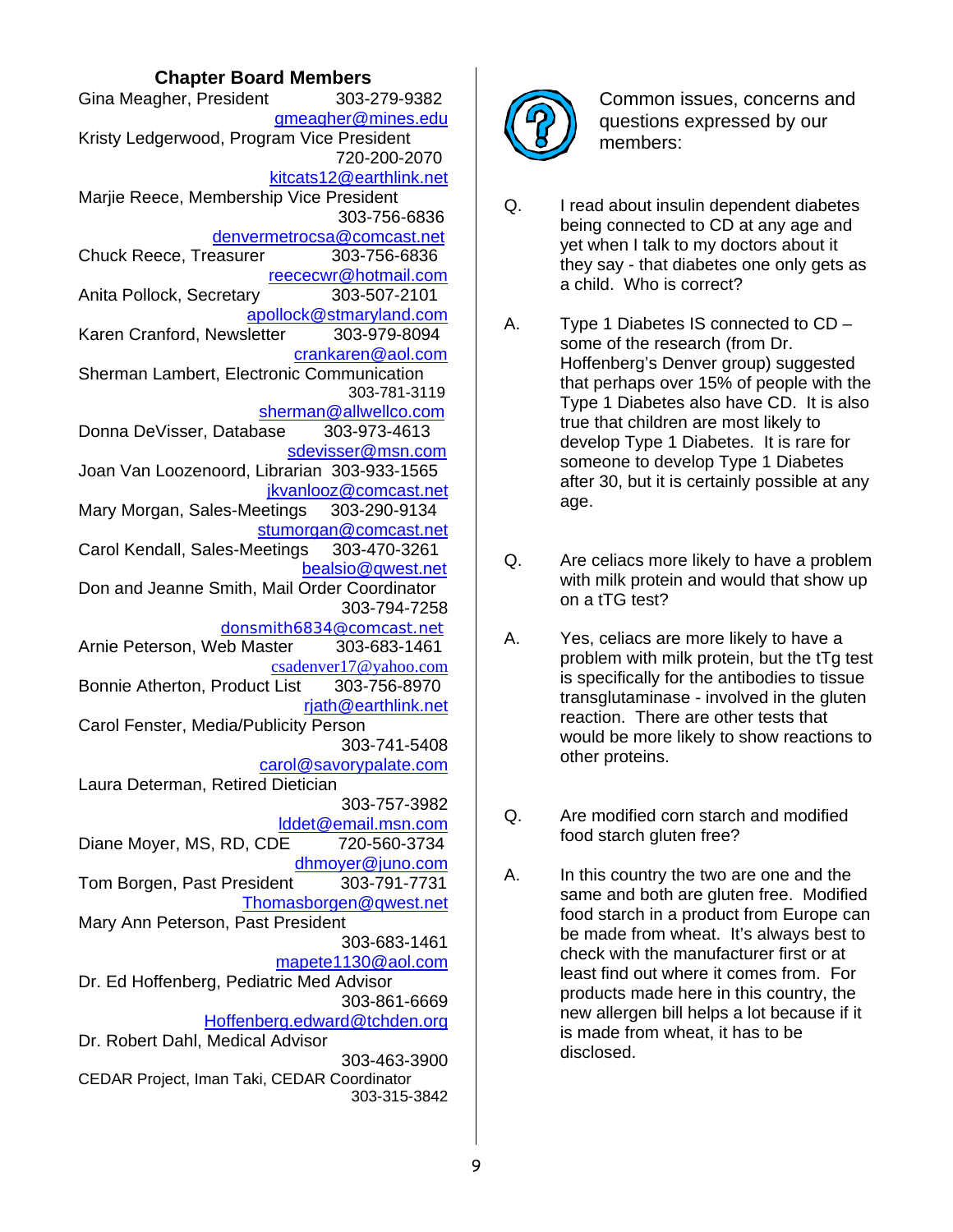# **Meet Your Neighborhood Celiac Resource Contact**

Updated Nov. 2006 Below are the resource contacts in eleven neighborhood areas in Metro Denver, as well as resource contacts throughout Colorado. If you have questions or are not sure which area is your neighborhood, please contact Marjie Reece at (303)756-6836 or email: denvermetrocsa@comcast.net.

 As the neighborhood resource groups have progressed, some areas join together for activities. Flexibility is the keyword, as area needs and/or interests change. The objective in setting up these various areas has been to provide an additional way for celiacs to interact and support each other.

 Any member can attend any huddle/activity they want by calling the huddle's contact. Regardless, the Denver Metro Chapter #17 is the umbrella organization for all of our members wherever they live.

| <b>Metro Denver Areas</b>               | <b>Contact</b>       | <b>Phone</b> | <b>E-Mail</b>              |
|-----------------------------------------|----------------------|--------------|----------------------------|
| <b>BD: Boulder, Lafayette,</b>          | Barbara Sanford      | 303-499-7259 | barbarasanford@comcast.net |
| Louisville, Longmont                    | <b>Beth Macht</b>    | 303-665-7558 | elizabethwm@yahoo.com      |
| <b>DEN-C: Central Denver</b>            | Laura Determan       | 303-757-3982 | lddet@msn.com              |
| City/County                             | Andrea Loughry       | 303-722-6284 | oppermanda@netzero.net     |
| <b>DEN-N: Westminster,</b>              | Darci Kunard         | 720-214-3144 | kdarci@yahoo.com           |
| Commerce City, Brighton,                |                      |              |                            |
| Northglenn, Thornton                    |                      |              |                            |
| <b>DEN-S: Centennial &amp; Greenwd.</b> | <b>Cathy Curtiss</b> | 303-771-8029 | cmc1974@msn.com            |
| Vlg. (W/I-25), Englewood,               | Louise Williams      | 303-798-3415 | willou@comcast.net         |
| zips: 80120,-21,-22,                    |                      |              |                            |
| <b>DEN-W: Lakewood</b>                  | <b>Betty Morris</b>  | 303-238-5145 | wabe22204@comcast.net      |
|                                         |                      |              |                            |
| E: Aurora, zips: $80231$ &              | Nancy Vermeersch     | 303-337-0667 |                            |
| 80247                                   |                      |              |                            |
| NW: Arvada, Wheat Ridge,                | Laura Meek           | 303-467-0608 | Imbmeek@juno.com           |
| Zips: 80021 & 80212                     |                      |              |                            |
| S: Highlands Ranch, Lone                | Mary Ann Peterson    | 303-683-1461 | mapete1130@aol.com         |
| Tree, Castle Rock                       | Cheryl Borgen        | 303-791-7731 | pricer15@qwest.net         |
| <b>SE: Centennial &amp; Greenwood</b>   | Donna Steelman       | 303-699-6170 | donnasteelman@comcast.net  |
| VIg.(E/I-25), SE Aurora, Parker, I      | <b>Gale McGrevey</b> | 303-766-7096 | gmcgrevey@att.net          |
| Elizabeth                               | Ann Demaree          | 303-693-5752 | ann@demaree.com            |
| SW: Littleton, Ken Caryl,               | Joan Van Loozenoord  | 303-933-1565 | jkvanlooz@comcast.net      |
| Roxborough                              | Jennifer Parker      | 303-933-5992 | jerparker@comcast.net      |
| W: Golden, Evergreen,                   | Marjie Reece         | 303-756-6836 | denvermetrocsa@comcast.net |
| Morrison                                |                      |              |                            |

### **Other Colorado Area Contacts**

| <b>Colorado Springs Area</b> | Marie Pizzolatto       | 719-572-0548 | pizzolatto8@earthlink.net |
|------------------------------|------------------------|--------------|---------------------------|
|                              | <b>Ginger Ludwig</b>   | 719-598-6748 | ginglud@aol.com           |
| <b>Northern Colorado</b>     |                        |              |                           |
| Ft. Collins                  | <b>Judy Siple</b>      | 970-493-9674 | jabms@frii.com            |
| <b>Berthoud</b>              | <b>Bill Eyl</b>        | 303-772-3155 | billeyl@earthlink.net     |
| Loveland                     | Dave Shaw              | 970-669-4233 | davshaw49@comcast.net     |
| Greeley                      | <b>Mary Grauerholz</b> | 970-352-6122 | mcholz@aol.com            |
| <b>Western Colorado</b>      |                        |              |                           |
| <b>Grand Junction</b>        | Kathye Holland         | 970-255-0511 |                           |